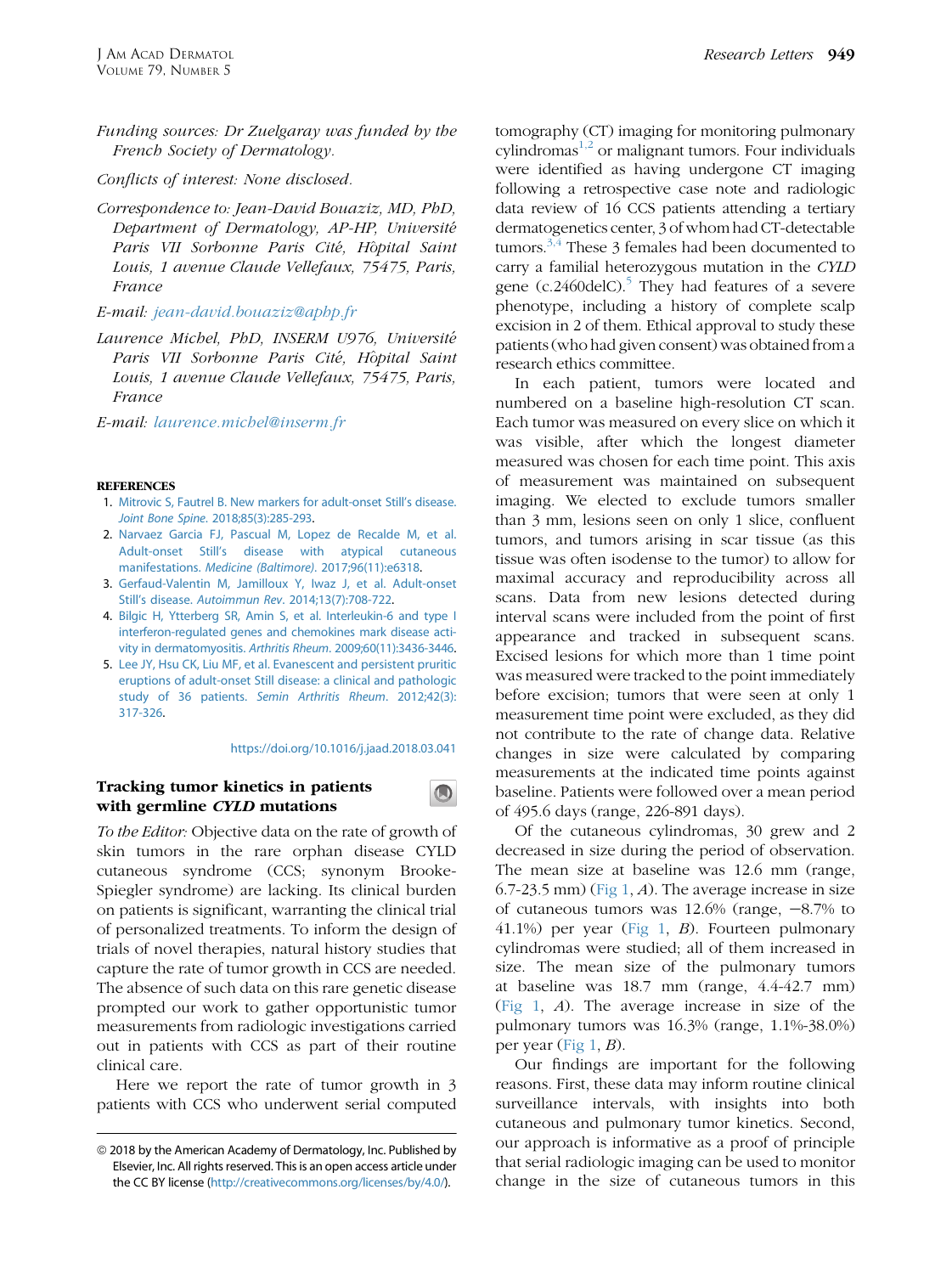<span id="page-1-0"></span>

Fig 1. Cylindroma. Growth kinetics of cutaneous and pulmonary tumors. A, Line graph indicating changes in the longest dimension (in mm) displayed over time for cutaneous and pulmonary tumors. B, Line graph showing tumor growth kinetics as percentage change in the longest dimension compared with baseline over time in cutaneous and pulmonary cylindromas. (Dotted lines on  $x$  axis indicate 1- and 2-year intervals.)

condition. Taken together with anticipated growth rates, this will inform the design and development of meaningful measures of clinical trial outcomes.

Our preliminary data on growth rate is informative; however, caveats that should be considered include patient genotype, body site-specific factors, and excision bias. Nonetheless, our work leverages the multiplicity of lesions seen in these patients and represents opportunistic insight into the tumor kinetics of these rare cutaneous tumors.

- Sarah Brown, MBBS,<sup> $a$ </sup> Sylvia A. Worthy, MBBS, $\frac{b}{b}$ James A. A. Langtry, MBBS, $^a$  and Neil Rajan, MBBS,  $PbD^{a,c}$
- Department of Dermatology<sup>a</sup> and Department of Radiology, Royal Victoria Infirmary, Newcastle

Upon Tyne, United Kingdom, $\delta$  and Institute of Genetic Medicine, Newcastle University, Newcastle upon Tyne, United Kingdom<sup>c</sup>

- Funding sources: Dr Rajan is a Wellcome Trust-funded intermediate clinical fellow (WT097163MA).
- Conflict of interest: None disclosed.
- Presented at the 95th Annual Meeting of the British Association of Dermatologists, Manchester, UK; July 7-9, 2015.
- Reprint requests: Neil Rajan, MBBS, PhD, Institute of Genetic Medicine, University of Newcastle upon Tyne, NE1 3BZ, United Kingdom
- E-mail: [neil.rajan@ncl.ac.uk](mailto:neil.rajan@ncl.ac.uk)